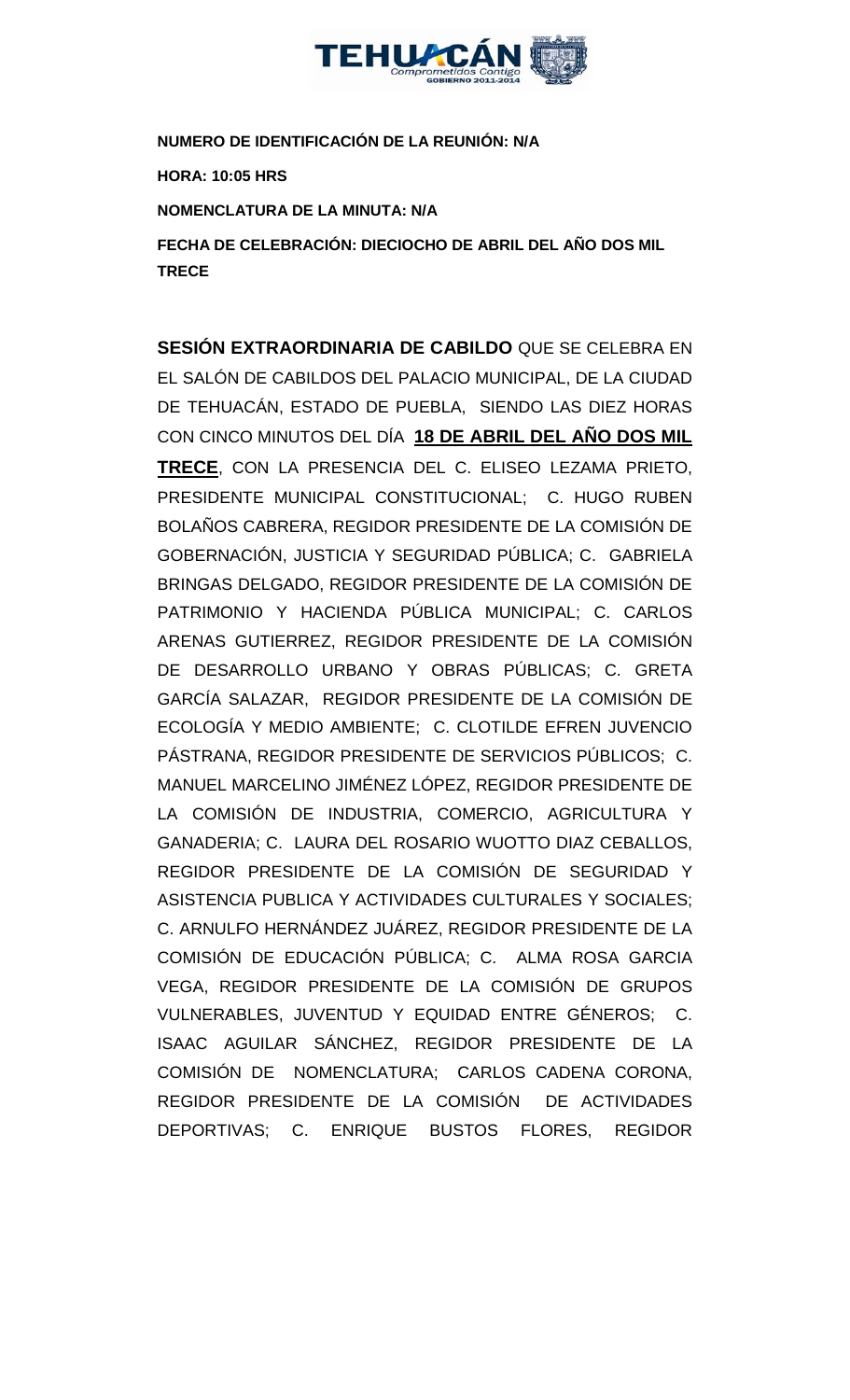PRESIDENTE DE LA COMISIÓN DE PATRIMONIO HISTÓRICO; C. LIC. ROBERTO IVÁN LINARES CHÁVEZ, SÍNDICO MUNICIPAL, ASÍ COMO EL C. DR. JOSÉ ORLANDO CUALLO CINTA, SECRETARIO DEL AYUNTAMIENTO QUIEN DA FE.---------------------------------------------

UNA VEZ QUE SE HA PASADO LISTA DE ASISTENCIA SE INFORMA LO SIGUIENTE:

NO SE ENCUENTRAN PRESENTES EN ESTA SESIÓN DE CABILDO LOS C.C. REGIDORES CARLOS ARENAS GUTIERREZ Y CARLOS CADENA CORONA.

SEÑOR PRESIDENTE LE COMUNICO QUE SE ENCUENTRAN 12 DE LOS MIEMBROS DEL CABILDO, POR LO ANTERIOR SE DECLARA EL QUÓRUM LEGAL PARA CONTINUAR CON LA PRESENTE SESIÓN DE CABILDO.

EL C. DR. JOSÉ ORLANDO CUALLO CINTA, PROCEDE A DAR LECTURA AL ORDEN DEL DÍA, MISMA QUE CONTIENE LOS SIGUIENTES PUNTOS:

#### **1.- APERTURA DE LA SESIÓN**

### **2.- LISTA DE ASISTENCIA**

#### **3.- DECLARATORIA DEL QUÓRUM**

#### 4**.- COMISIÓN DE PATRIMONIO Y HACIENDA PÚBLICA MUNICIPAL.**

 ANÁLISIS, DISCUSIÓN Y EN SU CASO APROBACION DEL DICTAMEN QUE CONTIENE ESTADO DE ORIGEN Y APLICACIÓN DE RECURSOS DEL PERIODO COMPRENDIDO DEL 1º. AL 31 DE MARZO DEL 2013, TRASPASOS PRESUPUESTALES DEL PERIODO COMPRENDIDO DEL 1º. AL 31 DE MARZO DEL AÑO 2013 E INFORME DE AVANCE DE GESTIÓN FINANCIERA DEL PRIMER TRIMESTRE.

### **CLAUSURA.**

**COMISIÓN DE PATRIMONIO Y HACIENDA PÚBLICA MUNICIPAL.- ANÁLISIS, DISCUSIÓN Y EN SU CASO APROBACION DEL DICTAMEN QUE CONTIENE ESTADO DE ORIGEN Y APLICACIÓN DE RECURSOS DEL PERIODO COMPRENDIDO DEL 1º. AL 31 DE MARZO DEL 2013, TRASPASOS PRESUPUESTALES DEL PERIODO COMPRENDIDO DEL 1º. AL 31 DE MARZO DEL AÑO 2013 E INFORME DE AVANCE DE GESTION FINANCIERA DEL PRIMER TRIMESTRE.**

SEÑORA REGIDORA TIENE USTED EL USO DE LA PALABRA.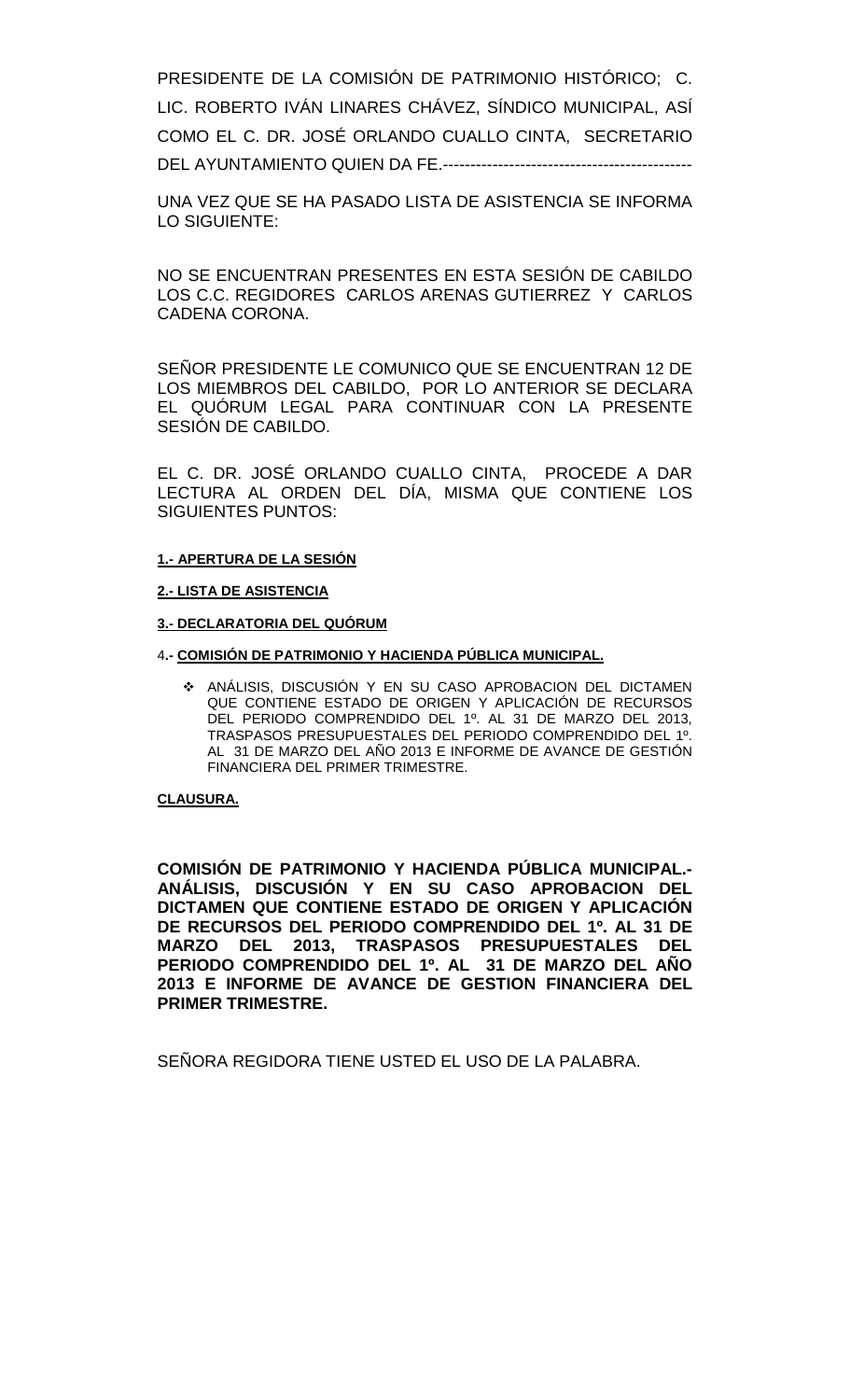LA C. GABRIELA BRINGAS DELGADO, PROCEDE A DAR LECTURA AL DICTAMEN CORRESPONDIENTE, MISMO QUE A LA LETRA DICE:

## **"…HONORABLE CABILDO:**

LOS SUSCRITOS REGIDORES GABRIELA BRINGAS DELGADO, GRETA GARCÍA SALAZAR, Y HUGO BOLAÑOS CABRERA, MIEMBROS INTEGRANTES DE LA COMISIÓN DE PATRIMONIO Y HACIENDA PÚBLICA MUNICIPAL DEL H. AYUNTAMIENTO DE TEHUACÁN PUEBLA, EN USO DE LAS<br>FACULTADES QUE NOS CONFIEREN LOS ARTÍCULOS 78 NOS CONFIEREN LOS ARTÍCULOS 78 FRACCIÓN XIII, 92 FRACCIONES I, III Y V, DE LA LEY ORGÁNICA MUNICIPAL, Y DE ACUERDO CON LO QUE ESTABLECEN LOS ARTÍCULOS 37 FRACCIÓN IV INCISO A), 38 FRACCIONES I, II, III INCISOS A) B) Y D) DE LA LEY DE FISCALIZACIÓN SUPERIOR Y RENDICIÓN DE CUENTAS PARA EL ESTADO DE PUEBLA, SOMETEMOS A LA CONSIDERACIÓN DE ESTE HONORABLE CUERPO COLEGIADO EL PRESENTE DICTAMEN QUE VERSA SOBRE LOS ESTADOS DE ORIGEN Y APLICACIÓN DE RECURSOS, QUE COMPRENDE EL PERIODO DEL 01 AL 31 DE MARZO DEL AÑO QUE TRANSCURRE, Y TRASPASOS PRESUPUESTALES DEL 01 AL 31 DE MARZO DE 2013 Y PRIMER INFORME DE AVANCE DE GESTIÓN FINANCIERA DEL 01 DE ENERO AL 31 DE MARZO DE 2013.

## C O N S I D E R A N D O

I. QUE DE CONFORMIDAD CON LAS FRACCIONES II, IV DEL ARTÍCULO 115 DE LA CONSTITUCIÓN POLÍTICA DE LOS ESTADOS UNIDOS MEXICANOS, LOS MUNICIPIOS ESTARÁN INVESTIDOS DE PERSONALIDAD JURÍDICA Y MANEJARÁN SU PATRIMONIO CONFORME A LA LEY, LOS AYUNTAMIENTOS TENDRÁN FACULTADES PARA APROBAR, DE ACUERDO CON LAS LEYES EN MATERIA MUNICIPAL QUE DEBERÁN EXPEDIR LAS LEGISLATURAS DE LOS ESTADOS, LOS BANDOS DE POLICÍA Y GOBIERNO, LOS REGLAMENTOS, CIRCULARES Y DISPOSICIONES ADMINISTRATIVAS DE OBSERVANCIA GENERAL DENTRO DE SUS RESPECTIVAS JURISDICCIONES, QUE ORGANICE LA ADMINISTRACIÓN PÚBLICA MUNICIPAL, REGULEN LAS MATERIAS, PROCEDIMIENTOS, FUNCIONES Y SERVICIOS PÚBLICOS DE SU COMPETENCIA Y ASEGUREN LA PARTICIPACIÓN CIUDADANA Y VECINAL; ASÍ MISMO LOS MUNICIPIOS ADMINISTRARÁN LIBREMENTE SU HACIENDA, LA CUAL SE FORMARÁ DE LOS RENDIMIENTOS DE LOS BIENES QUE LES PERTENEZCAN, ASÍ COMO DE LAS CONTRIBUCIONES Y OTROS INGRESOS QUE LAS LEGISLATURAS ESTABLEZCAN A SU FAVOR; MISMAS DISPOSICIONES QUE SON TRASLADADAS AL PÁRRAFO PRIMERO DEL ARTÍCULO 103 Y A LA FRACCIÓN III DEL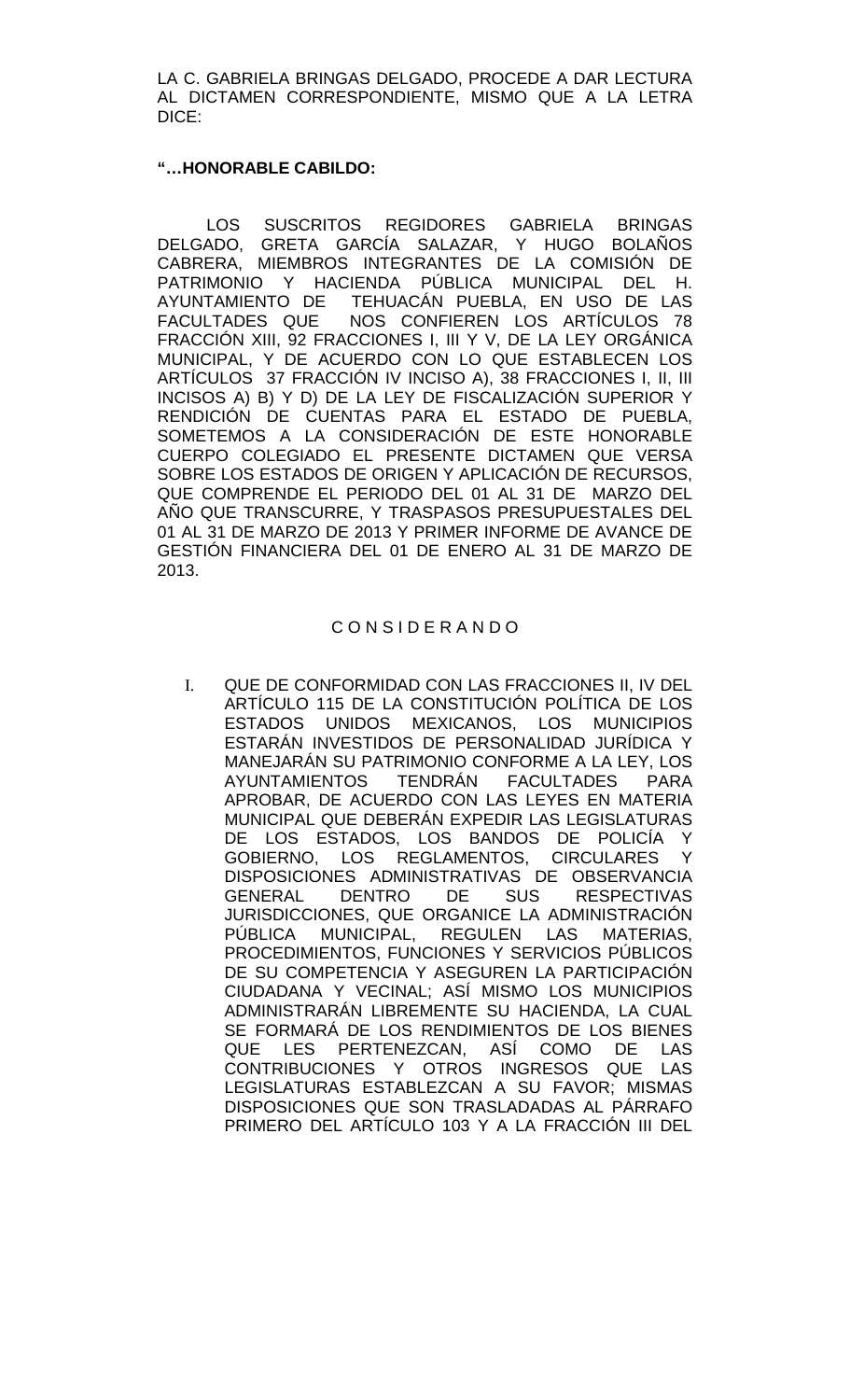ARTÍCULO 105 DE LA CONSTITUCIÓN POLÍTICA DEL ESTADO LIBRE Y SOBERANO DE PUEBLA, ASÍ COMO AL ARTÍCULO 3 DE LA LEY ORGÁNICA MUNICIPAL;

- II. QUE LA FRACCIÓN XIII DEL ARTÍCULO 78 DE LA LEY MUNICIPAL DETERMINA QUE SON ATRIBUCIONES DE LOS AYUNTAMIENTOS REVISAR Y APROBAR EN ACTA CIRCUNSTANCIADA LOS ESTADOS DE ORIGEN Y APLICACIÓN DE RECURSOS, PARA SU REMISION, EN LOS TERMINOS QUE SENALE LA LEY APLICABLE, AL ÓRGANO DE FISCALIZACIÓN SUPERIOR DEL ESTADO, ACTUALMENTE AUDITORÍA SUPERIOR DEL ESTADO DE PUEBLA.
- III. QUE DE CONFORMIDAD CON EL ARTÍCULO 113 DE LA<br>CONSTITUCIÓN POLÍTICA DEL ESTADO LIBRE Y CONSTITUCIÓN POLÍTICA DEL ESTADO LIBRE SOBERANO DEL ESTADO DE PUEBLA, EL ÓRGANO DE FISCALIZACIÓN SUPERIOR DEL ESTADO, ACTUALMENTE AUDITORIA SUPERIOR DE LA FEDERACIÓN, ES LA UNIDAD DE FISCALIZACIÓN, CONTROL Y EVALUACIÓN, DEPENDIENTE DEL CONGRESO DEL ESTADO, QUE CUENTA CON AUTONOMÍA TÉCNICA Y DE GESTIÓN; ENCARGADA DE REVISAR, SIN EXCEPCIÓN, LA CUENTA DE LAS HACIENDAS PÚBLICAS; EL MANEJO, LA CUSTODIA Y LA APLICACIÓN DE FONDOS Y RECURSOS DE LOS PODERES DEL ESTADO, A TRAVÉS DE LA CUENTA PÚBLICA ESTATAL, DE LOS AYUNTAMIENTOS Y DEMÁS SUJETOS DE REVISIÓN, ASÍ COMO VERIFICAR EL CUMPLIMIENTO DE LOS OBJETIVOS CONTENIDOS EN LOS PLANES Y PROGRAMAS ESTABLECIDOS, EN LOS TÉRMINOS DE LAS LEYES RESPECTIVAS.
- IV. QUE DE CONFORMIDAD CON EL ARTÍCULO 2 FRACCIÓN XXIII DE LA LEY DE FISCALIZACIÓN SUPERIOR Y RENDICIÓN DE CUENTAS PARA EL ESTADO DE PUEBLA, SE SEÑALA ENTRE OTROS A LOS AYUNTAMIENTOS COMO SUJETOS DE REVISIÓN.
- V. QUE LA LEY DE FISCALIZACIÓN SUPERIOR Y RENDICIÓN DE CUENTAS PARA EL ESTADO DE PUEBLA DISPONE QUE "PARA LA REVISIÓN Y FISCALIZACIÓN SUPERIOR DE LA CUENTA PÚBLICA, EL ÓRGANO FISCALIZADOR TENDRÁ LAS ATRIBUCIONES SIGUIENTES:

REVISAR EL ESTADO DE ORIGEN Y APLICACIÓN DE RECURSOS QUE EN FORMA MENSUAL DEBERÁN ENTREGAR AL ÓRGANO FISCALIZADOR LOS SUJETOS DE REVISIÓN, ASÍ COMO LAS INSTITUCIONES PÚBLICAS<br>Y PRIVADAS QUE ADMINISTREN RECURSOS Y PRIVADAS QUE ADMINISTREN FINANCIEROS DEL GOBIERNO DEL ESTADO O DE OTRA<br>FUENTE DE FINANCIAMIENTO QUE AFECTE O FUENTE DE FINANCIAMIENTO MODIFIQUE EL PATRIMONIO PÚBLICO.

VI. QUE DE CONFORMIDAD CON EL ARTÍCULO 37 FRACCIÓN IV INCISO A), DE LA LEY DE FISCALIZACIÓN SUPERIOR Y RENDICIÓN DE CUENTAS PARA EL ESTADO DE PUEBLA,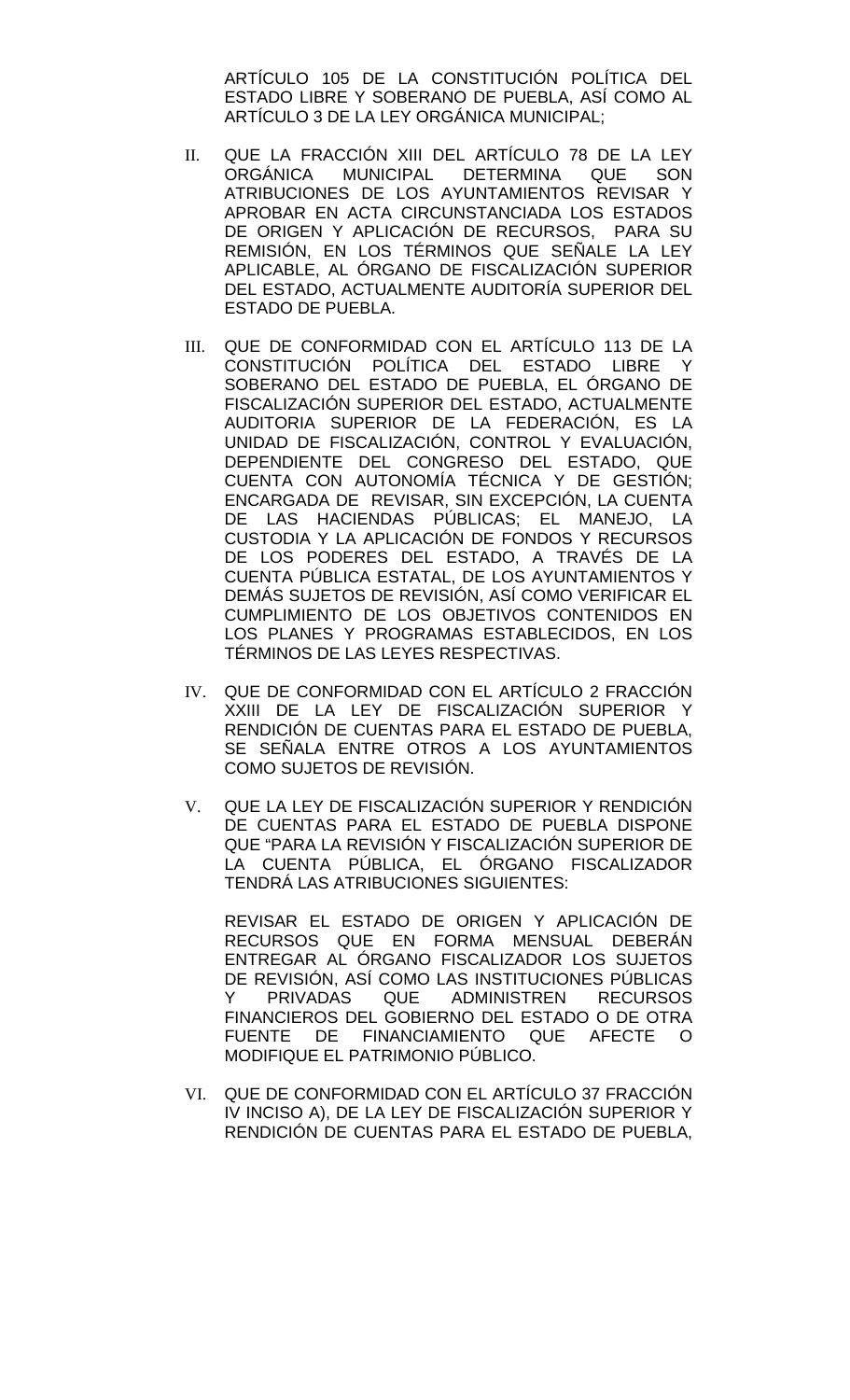EL ESTADO DE ORIGEN Y APLICACIÓN DE RECURSOS,<br>DEBERÁ PRESENTARSE ANTE EL ORGANISMO **PRESENTARSE** FISCALIZADOR, A TRAVÉS DE QUIENES SEAN O HAYAN SIDO SUS TITULARES O REPRESENTANTES LEGALES, EN LOS TÉRMINOS Y PLAZOS QUE DISPONE DICHO ORDENAMIENTO Y DEMÁS DISPOSICIONES APLICABLES.

VII. QUE DE LA REVISIÓN EFECTUADA AL ESTADO DE ORIGEN Y APLICACIÓN DE RECURSOS REFERIDO EN EL PROEMIO DEL PRESENTE INSTRUMENTO SE ADVIERTEN EN SU INTEGRACIÓN LOS SIGUIENTES RUBROS:

|                                     |               | ESTADO DE ORIGEN Y APLICACIÓN DE RECURSOS DEL 01 AL 31 DE MARZO DE 2013 |               |
|-------------------------------------|---------------|-------------------------------------------------------------------------|---------------|
| <b>ORIGEN DE RECURSOS</b>           |               | <b>APLICACIÓN DE RECURSOS</b>                                           |               |
| <b>IMPUESTOS</b>                    | 5,683,571.18  | <b>SERVICIOS PERSONALES</b>                                             | 12,494,265.62 |
| <b>DERECHOS</b>                     | 2,145,418.83  | <b>MATERIALES Y SUMINISTROS</b>                                         | 2,899,758.72  |
| <b>PRODUCTOS</b>                    | 345,301.50    | <b>SERVICIOS GENERALES</b>                                              | 8,162,577.62  |
| <b>APROVECHAMIENTOS</b>             | 1,200,892.97  | SUBSIDIOS, TRANSFERENCIAS Y AYUDAS                                      | 3,397,747.08  |
| <b>PARTICIPACIONES</b>              | 15,618,009.40 | BIENES MUEBLES E INMUEBLES                                              | 188,640.00    |
| <b>INGRESOS EXTRAORDINARIOS</b>     | 9,021,503.55  | <b>OBRA PUBLICA</b>                                                     | 19,184,706.05 |
| FONDO PARA LA INVERSION PUBLICA     | 17,865,052.61 | DEUDA PUBLICA PASIVO CIRCULANTE Y OTROS                                 | 1,682,301.86  |
| <b>ITOTAL DE ORIGEN DE RECURSOS</b> | 51,879,750.04 | TOTAL DE APLICACIÓN DE RECURSOS                                         | 48,009,996.95 |
|                                     |               | REMANENTE DEL EJERCICIO                                                 | 3,869,753.09  |
|                                     |               | <b>SUMAS IGUALES</b>                                                    | 51,879,750.04 |

QUE UNA VEZ EFECTUADA LA REVISIÓN ÚNICAMENTE DE LA CIFRAS FINALES QUE INTEGRAN EL ESTADO DE ORIGEN Y APLICACIÓN DE RECURSOS, LA COMISIÓN EMITE LA APROBACIÓN DE LAS MISMAS EN EL ENTENDIDO DE QUE ES LA TESORERÍA MUNICIPAL QUIEN REVISA EL DETALLE DE DICHAS CIFRAS Y MUESTRA EL ORIGEN DE LOS RECURSOS, EL DESTINO Y APLICACIÓN DE GASTOS TOTALES DE QUE DISPUSO EL AYUNTAMIENTO POR EL PERIODO COMPRENDIDO DEL 01 AL 31 DE MARZO DEL AÑO 2013, RESERVÁNDOSE LA COMISIÓN EL DETALLE EN CASO DE CREERLO NECESARIO A TRAVÉS DE LOS MECANISMOS DE CONTROL IMPLEMENTADOS POR EL AYUNTAMIENTO Y EN LAS REVISIONES QUE POR LEY HACE LA AUDITORIA SUPERIOR DEL ESTADO.

VIII. QUE EFECTUADA LA REVISIÓN A LOS TRASPASOS PRESUPUESTALES CORRESPONDIENTE AL PERIODO COMPRENDIDO DEL 01 AL 31 DE MARZO DEL MISMO AÑO, SE APERCIBE EL RESULTADO FINANCIERO OBTENIDO QUE ES EL SIGUIENTE:

| Número | <b>Nombre</b>                                   | Trasp.<br><b>Recibidos</b> | Trasp.<br><b>Otorgados</b> |
|--------|-------------------------------------------------|----------------------------|----------------------------|
|        | 100011001106   SUELDOS AL PERSONAL DE BASE      | 48,436.46                  | 0.00 <sub>1</sub>          |
|        | 100012001202   SALARIOS AL PERSONAL EVENTUAL    | 64,995.00                  | 0.00                       |
|        | 100013001305   PRIMAS DE VACACIONES Y DOMINICAL | 10,860.94                  | 0.00 <sub>1</sub>          |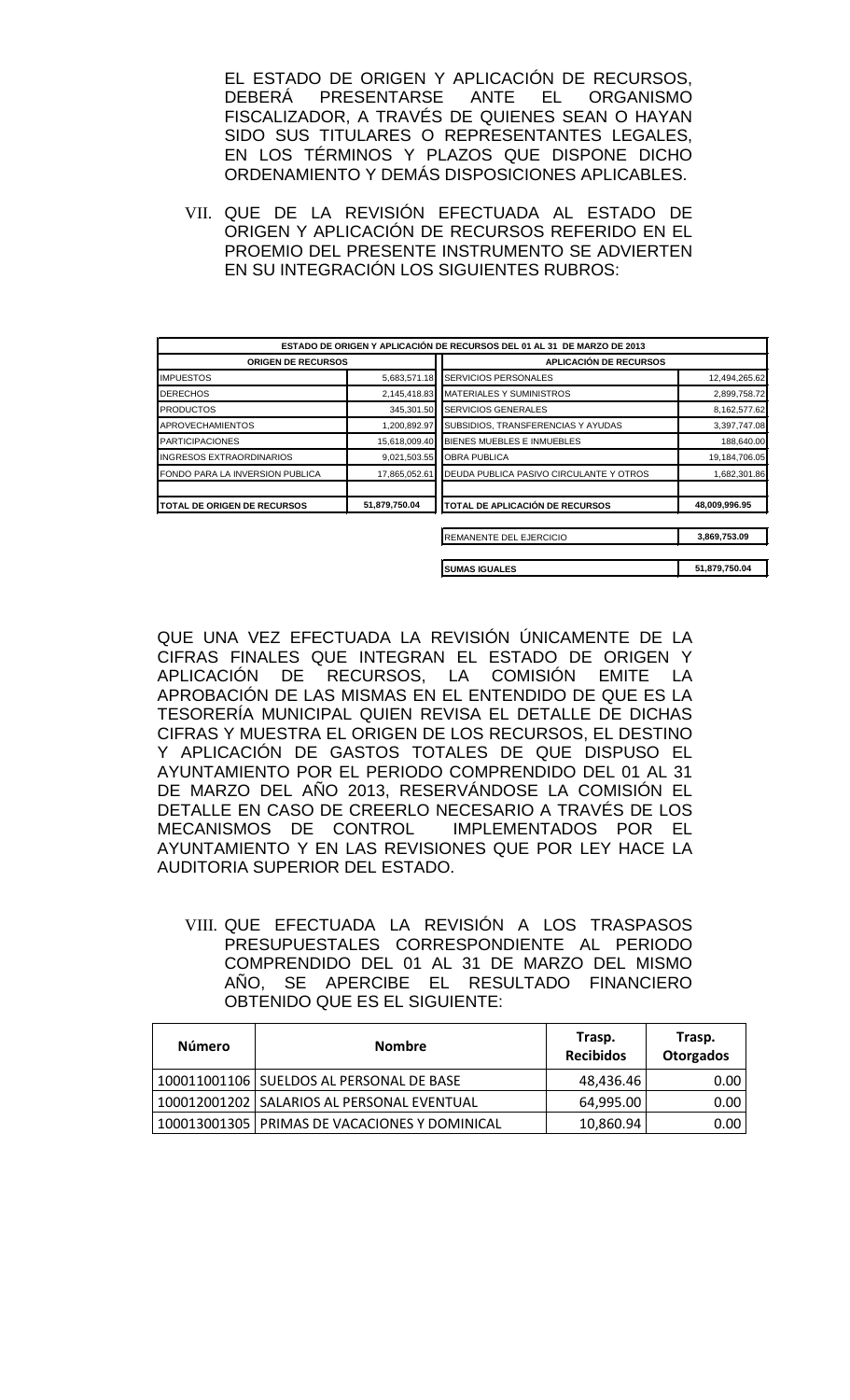|              | 100013001317 LIQ. POR INDEM. Y POR SUELDOS Y SAL. CAÍ | 20,934.54    | 20,934.54               |
|--------------|-------------------------------------------------------|--------------|-------------------------|
| 100013001350 | <b>COMPENSACIONES EXTRAORDINARIAS</b>                 | 233,021.00   | 216,876.00              |
| 100015001507 | <b>OTRAS PRESTACIONES</b>                             | 28,932.00    | 27,732.00               |
| 100015001550 | PENSIONES Y JUBILACIONES                              | 0.00         | 0.00                    |
| 200021002101 | MATERIALES Y ÚTILES DE OFICINA                        | 3,865.07     | 3,865.07                |
| 200021002102 | MATERIAL DE LIMPIEZA                                  | 5,375.44     | 5,375.44                |
|              | MATERIAL DIDÁC. Y DE APOYO                            |              |                         |
| 200021002103 | <b>INFORMATIVO</b>                                    | 1,020.00     | 0.00                    |
|              | MATERIALES Y ÚTILES DE IMPRESIÓN Y                    |              |                         |
| 200021002105 | <b>REPRO</b>                                          | 9,219.99     | 516.35                  |
| 200021002106 | MAT. Y ÚT. PARA EL PROC. EN EQ. Y B. INF              | 224,578.34   | 48,140.99               |
| 200022002201 | ALIMENTACIÓN DE PERSONAS                              | 18,218.90    | 18,218.90               |
|              | UTENSILIOS PARA EL SERVICIO DE                        |              |                         |
| 200022002203 | <b>ALIMENTAC</b>                                      | 799.05       | 38.04                   |
| 200023002301 | <b>MATERIAS PRIMAS</b>                                | 62,361.60    | 0.00                    |
| 200023002302 | REFACCIONES, ACCESORIOS Y<br>HERRAMIENTAS             | 357,824.20   | 289,487.93              |
| 200025002503 | MEDICINAS Y PRODUCTOS FARMACÉUTICOS                   | 198,470.17   | 159,969.14              |
| 200025002504 | MATERIALES, ACC. Y SUMINISTROS MÉDICOS                | 173,497.62   | 173,497.62              |
| 200026002601 | <b>COMBUSTIBLES</b>                                   | 387,149.31   | 213,058.57              |
| 200026002602 | <b>LUBRICANTES Y ADITIVOS</b>                         | 25,163.07    | 24,400.97               |
|              |                                                       |              |                         |
| 200027002701 | <b>VESTUARIO, UNIFORMES Y BLANCOS</b>                 | 9,952.80     | 0.00                    |
| 300031003101 | SERVICIO POSTAL                                       | 27.16        | 0.00                    |
| 300031003103 | SERVICIO TELEFÓNICO                                   | 660.00       | 660.00                  |
| 300031003104 | SERVICIO DE ENERGÍA ELÉCTRICA                         | 3,000,000.00 | 1,919,619.82            |
| 300032003201 | ARRENDAMIENTO DE EDIFICIOS Y LOCALES                  | 40,093.23    | 0.00                    |
| 300032003206 | ARRENDAMIENTOS ESPECIALES                             | 17,879.00    | 17,043.00               |
| 300033003301 | <b>ASESORÍAS</b>                                      | 340,946.06   | 211,043.85              |
| 300033003302 | SERVICIOS DE INFORMÁTICA                              | 129,372.24   | 9,646.40                |
| 300034003403 | SERVICIOS BANCARIOS Y FINANCIEROS                     | 3,010.20     | 3,010.20                |
| 300034003407 | OTROS IMPUESTOS Y DERECHOS                            | 536,404.52   | 413,875.34              |
| 300034003413 | SERVICIOS DE LIMPIA                                   | 1,343,480.65 | 1,163,480.65            |
| 300035003501 | MANT. Y CONSERVACIÓN DE MOB. Y EQUIPO                 | 17,480.04    | 2,220.53                |
| 300035003503 | MANT. Y CONSERV. DE MAQUINARIA Y<br><b>EQUIPO</b>     | 23,292.20    | 17,075.20               |
| 300035003507 | SERV. DE LAVAN., LIMP., HIGIENE Y FUM.                | 440.00       | 440.00                  |
| 300035003510 | DE EQUIPO DE TRANSPORTE                               | 46,096.34    |                         |
| 300036003601 | GASTOS DE PROPAGANDA E IMAGEN INST.                   | 295,884.64   | 32,098.94<br>283,771.35 |
|              |                                                       |              |                         |
| 300036003602 | <b>IMPRESIONES OFICIALES</b>                          | 165,586.15   | 15,986.15               |
| 300037003701 | PASAJES NACIONALES                                    | 30,419.67    | 30,239.67               |
| 300037003702 | <b>VIÁTICOS NACIONALES</b>                            | 27,700.77    | 21,724.46               |
| 300037003704 | <b>TRASLADO DE PERSONAS</b>                           | 11,100.00    | 0.00                    |
| 300038003802 | <b>GASTOS DE ORDEN SOCIAL</b>                         | 1,929,384.60 | 1,918,860.60            |
| 400041004105 | AYUDAS CULTURALES Y SOCIALES                          | 95,770.00    | 27,000.00               |
| 400041004108 | A INSTITUCIONES DE EDUCACIÓN                          | 80,417.36    | 0.00                    |
| 400041004151 | A LA SALUD PÚBLICA                                    | 37,411.60    | 2,411.60                |
| 400041004152 | AL DIF                                                | 108,000.00   | 108,000.00              |
| 400042004201 | AYUDAS CULTURALES Y SOCIALES                          | 36,535.39    | 0.00                    |
| 400042004202 | A INSTITUCIONES DE EDUCACIÓN                          | 24,572.40    | 0.00                    |
| 400042004204 | AL DIF                                                | 1,500.00     | 0.00                    |
| 400042004205 | AL CERESO                                             | 884,378.49   | 884,378.49              |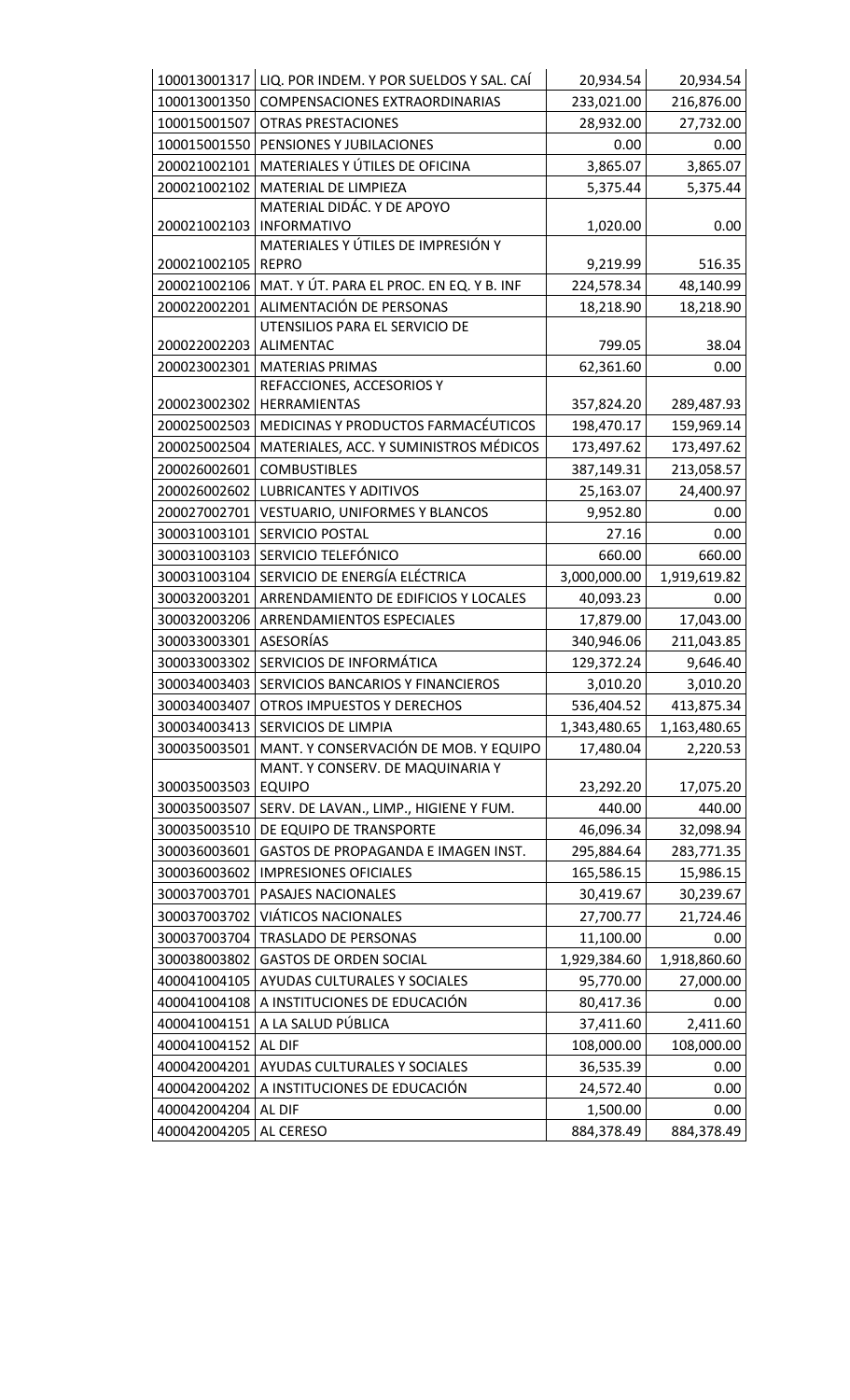| 400043004301 | A JUNTAS AUXILIARES                      | 20,152.43     | 20,152.43     |
|--------------|------------------------------------------|---------------|---------------|
| 400043004302 | A RANCHERÍAS                             | 2,129.40      | 2,129.40      |
| 500051005101 | <b>MOBILIARIO</b>                        | 181,680.00    | 9,500.40      |
| 600061006102 | DRENAJE Y ALCANTARILLADO                 | 686,617.22    | 686,617.22    |
| 600061006103 | ELECTRIFICACIÓN                          | 21.50         | 0.00          |
| 600061006104 | <b>URBANIZACIÓN</b>                      | 5,944,120.46  | 16,141,573.32 |
| 600061006107 | INFRAESTRUCTURA EDUCATIVA                | 20,141,756.04 | 752,235.57    |
| 600061006126 | <b>MERCADOS</b>                          |               | 21.50         |
| 600061006137 | SEGURIDAD PÚBLICA MUNICIPAL              |               | 570,239.62    |
|              | OBLIGACIONES FINANCIERAS DEUDA           |               |               |
| 600061006138 | PÚBLICA                                  |               | 8,621,827.99  |
| 900099009902 | ADEUDOS DE EJ. FISCALES ANTERIORES       | 0.00          | 4,682,301.86  |
| 900099009903 | DEV. DE ING. PERC. INDEB. EN EJ. FIS. AN | 1,698,381.72  | 16,079.86     |
|              | <b>TOTAL:</b>                            | 39,787,376.98 | 39,787,376.98 |

IX. QUE UNA VEZ EFECTUADA LA REVISIÓN DEL PRIMER INFORME DE AVANCE DE GESTIÓN FINANCIERA CORRESPONDIENTE AL PERIODO COMPRENDIDO DEL 01 DE ENERO AL 31 DE MARZO DE 2013, SE APERCIBE EL RESULTADO FINANCIERO OBTENIDO QUE ES EL SIGUIENTE:

| <b>CUENTA</b>                   | <b>ACUMULADO TRIMESTRAL</b> |                                         | %                                      |
|---------------------------------|-----------------------------|-----------------------------------------|----------------------------------------|
| <b>NOMBRE</b>                   | <b>REAL</b>                 | <b>PRESUPUESTO</b><br><b>PROGRAMADO</b> | <b>EFICIENCIA</b><br><b>TRIMESTRAL</b> |
| <b>IMPUESTOS</b>                | 21,630,569.07               | 8,289,693.45                            | 260.93                                 |
| <b>DERECHOS</b>                 | 8,332,384.56                | 11,276,057.05                           | 73.89                                  |
| <b>PRODUCTOS</b>                | 1,390,241.00                | 1,702,153.74                            | 81.68                                  |
| APROVECHAMIENTOS                | 3,747,843.84                | 3,428,383.47                            | 109.32                                 |
| <b>PARTICIPACIONES</b>          | 39,458,755.33               | 41,696,150.87                           | 94.63                                  |
| <b>INGRESOS EXTRAORDINARIOS</b> | 18,456,065.05               | 18,999,625.54                           | 97.14                                  |
| FONDO PARA LA INVERSION PUBLICA | 38,976,924.71               | 56,487,222.90                           | 69.00                                  |
|                                 |                             |                                         |                                        |
| TOTAL                           | 131,992,783.56              | 141,879,287.02                          | 93.03                                  |

| <b>SERVICIOS PERSONALES</b>        | 36,663,237.28 | 39,203,349.65  | 93.52  |
|------------------------------------|---------------|----------------|--------|
| <b>MATERIALES Y SUMINISTROS</b>    | 4,740,165.26  | 8,836,754.94   | 53.64  |
| <b>SERVICIOS GENERALES</b>         | 18,041,529.49 | 23,878,675.23  | 75.55  |
| SUBSIDIOS, TRANSFERENCIAS Y AYUDAS | 8,777,864.99  | 11,837,678.87  | 74.15  |
| <b>BIENES MUEBLES E INMUEBLES</b>  | 2,224,430.00  | 1,622,301.98   | 137.12 |
| <b>INVERSION PUBLICA</b>           | 25,786,441.93 | 54,403,736.99  | 47.40  |
| DEUDA PUB. PASIVO CIRCULANTE Y     |               |                |        |
| <b>OTROS</b>                       | 1,939,252.04  | 2,096,789.37   | 92.49  |
|                                    |               |                |        |
| <b>TOTAL</b>                       | 98,172,920.99 | 141,879,287.02 | 69.19  |

| <b>SECTOR SALUD</b> | \$2,952,963.83 | \$4,389,018.98 | 67.28 |
|---------------------|----------------|----------------|-------|
| DESARROLLO URBANO   | \$733,019.39   | \$947,502.64   | 77.36 |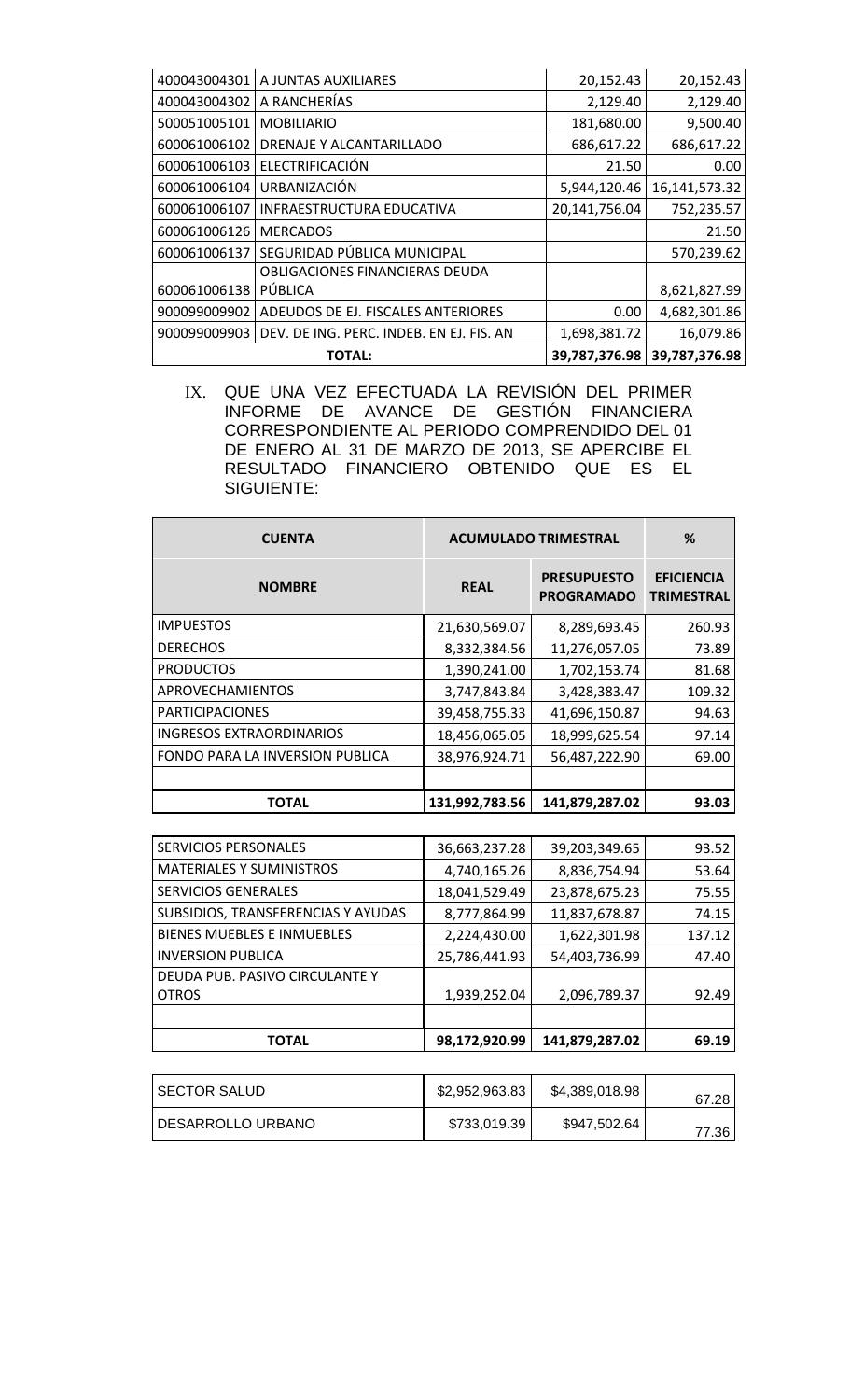| <b>SERVICIOS MUNICIPALES</b>     | \$6,476,316.67  | \$12,650,840.72  | 51.19  |
|----------------------------------|-----------------|------------------|--------|
| <b>ECOLOGIA</b>                  | \$718,649.38    | \$715,135.30     | 100.49 |
| <b>EDUCACION</b>                 | \$8,427,073.34  | \$7,274,924.96   | 115.84 |
| <b>SEGURIDAD PUBLICA</b>         | \$25,006,595.81 | \$24,866,088.10  | 100.57 |
| FORTALECIMEINTO A LA HACIENDA P. | \$3,427,613.17  | \$6,207,435.86   | 55.22  |
| <b>TRANSFERENCIAS ANUALES</b>    | \$4,081,472.05  | \$5,127,050.92   | 79.61  |
| <b>OBRA PUBLICA</b>              | \$30,666,258.39 | \$57,859,045.82  | 53.00  |
| <b>GESTION MUNICIPAL</b>         | \$12,856,546.70 | \$18,590,130.58  | 69.16  |
| <b>DESARROLLO ECONOMICO</b>      | \$2,826,412.26  | \$3,252,113.15   | %86.91 |
|                                  |                 |                  |        |
| <b>TOTAL</b>                     | \$98,172,920.99 | \$141,879,287.02 | %69.19 |

- X. QUE UNA VEZ EFECTUADA LA REVISIÓN DEL ESTADO DE ORIGEN Y APLICACIÓN DE RECURSOS, LA COMISIÓN EMITE LA APROBACIÓN DEL MISMO POR EL EJERCICIO DEL MANEJO DE RECURSOS QUE REALIZÓ LA TESORERÍA MUNICIPAL EN LOS LAPSOS CONSIGNADOS, DEL CUAL SE ANEXA UN TANTO DEL MISMO PARA QUE CONSTE EL APÉNDICE CORRESPONDIENTE.
- XI. QUE UNA VEZ EFECTUADA LA REVISIÓN AL REPORTE DE TRASPASOS PRESUPUESTALES, POR EL PERIODO COMPRENDIDO DEL 01 AL 31 DE MARZO DE 2013, POR LO TANTO Y EN TALES CIRCUNSTANCIAS ESTA COMISIÓN EMITE EL SIGUIENTE:

## **DICTAMEN**

PRIMERO.- QUE SE APRUEBE EL ESTADO DE ORIGEN Y APLICACIÓN DE RECURSOS QUE COMPRENDE EL EJERCICIO DE LOS RECURSOS PÚBLICOS POR EL LAPSO COMPRENDIDO DEL 01 AL 31 DE MARZO DEL AÑO 2013, MANIFESTANDO CON ELLO QUE DICHO ESTADO FINANCIERO MUESTRA UNA FORMA RAZONABLE DE LA ADMINISTRACIÓN DEL ERARIO PÚBLICO EJERCIDO.

SEGUNDO.- SE APRUEBEN CADA UNO DE LOS TRASPASOS PRESUPUESTALES, POR EL PERIODO COMPRENDIDO DEL 01 AL 31 DE MARZO DE 2013.

TERCERO.- SE APRUEBE EL PRIMER INFORME DE AVANCE DE GESTIÓN FINANCIERA DEL EJERCICIO 2013, POR EL PERIODO COMPRENDIDO DEL 01 DE ENERO AL 31 DE MARZO DEL AÑO QUE TRANSCURRE.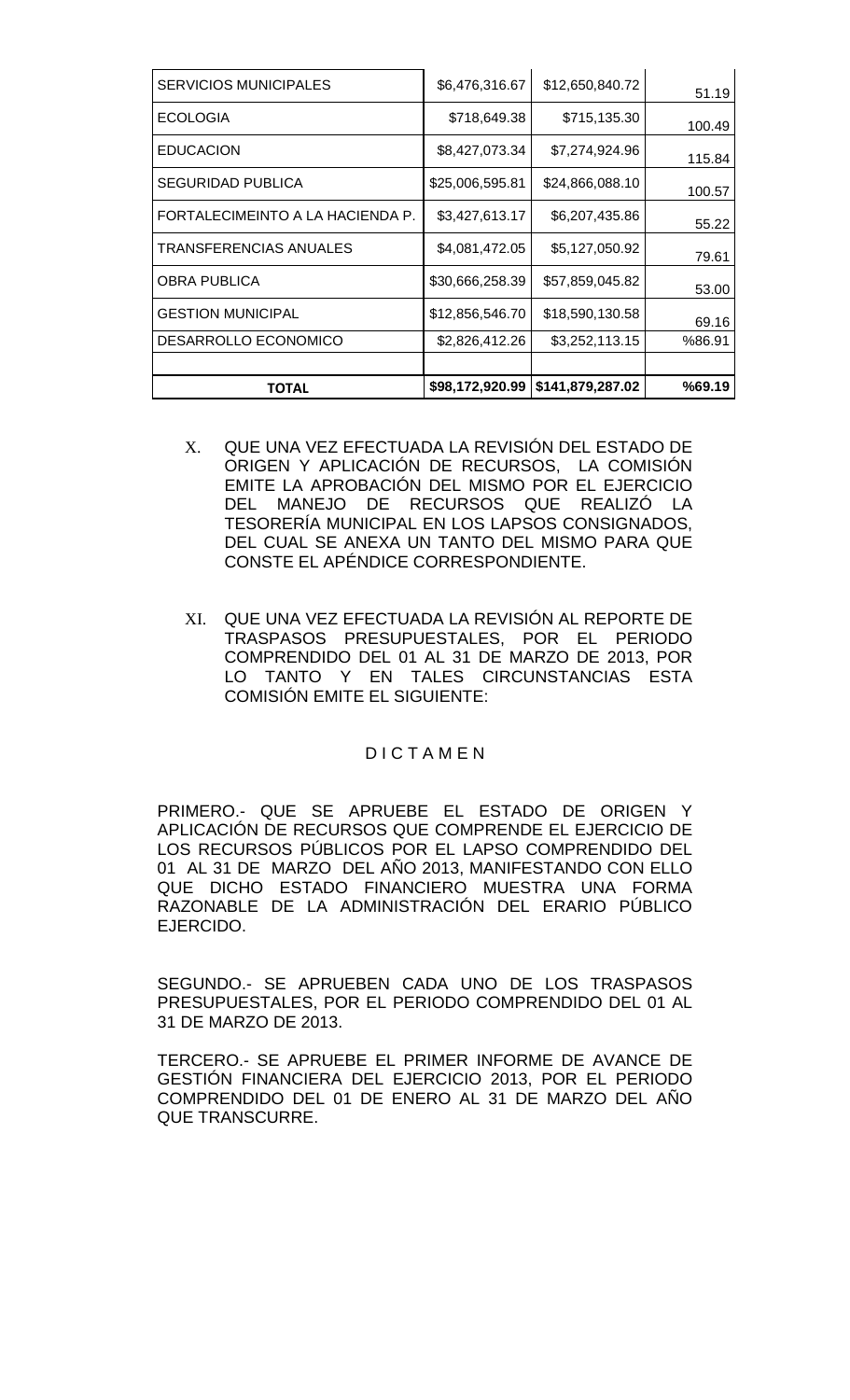CUARTO.- SE REMITA UNA COPIA A LA AUDITORIA SUPERIOR DEL ESTADO DE PUEBLA.- ATENTAMENTE.- TEHUACÁN, PUEBLA A 17 DE ABRIL DE 2013.- COMISION DE PATRIMONIO Y HACIENDA<br>PÚBLICA MUNICIPAL.- GABRIELA BRINGAS DELGADO.-MUNICIPAL.-PRESIDENTA.- GRETA GARCIA SALAZAR.- MIEMBRO.- HUGO BOLAÑOS CABRERA.-MIEMBRO.- FIRMAS ILEGIBLES…"

SE ENCUENTRA PRESENTE EN ESTA SESIÓN EL C.P. JOSE PAUL NORBERTO SANCHEZ ROMERO, TESORERO MUNICIPAL QUIEN PROCEDE A DAR UNA AMPLIA EXPLICACIÓN AL RESPECTO.

SEÑOR PRESIDENTE MUNICIPAL, REGIDORES Y SINDICO MUNICIPAL, EN VOTACIÓN SE LES CONSULTA SI SE APRUEBA LA PROPUESTA PRESENTADA EN CUESTIÓN, LOS QUE ESTÉN POR LA AFIRMATIVA SÍRVANSE MANIFESTARLO LEVANTANDO LA MANO.

LOS CIUDADANOS REGIDORES, ISAAC AGUILAR SANCHEZ Y ENRIQUE BUSTOS FLORES, EMITEN SU VOTO EN CONTRA, POR LO QUE EL C. JOSÉ ORLANDO CUALLO CINTA, LES PREGUNTA SI TIENEN ALGUN ARGUMENTO AL RESPECTO, MANIFESTANDO LO SIGUIENTE:

EL C. REGIDOR ISAAC AGUILAR SANCHEZ Y EL C. REGIDOR ENRIQUE BUSTOS FLORES MANIFIESTAN QUE NO TIENEN ARGUMENTO ALGUNO.

HABIÉNDOSE ANALIZADO AMPLIAMENTE EL CONTENIDO DEL DICTAMEN DE REFERENCIA, POR MAYORÍA CON 10 VOTOS A FAVOR, POR PARTE DE LOS INTEGRANTES DEL HONORABLE CABILDO, ASI COMO 2 VOTOS EN CONTRA POR PARTE DE LOS C. C. REGIDORES, ISAAC AGUILAR SANCHEZ Y ENRIQUE BUSTOS FLORES, SE DETERMINA EL SIGUIENTE:

# **A C U E R D O**

**PRIMERO.-** QUE SE APRUEBA EL ESTADO DE ORIGEN Y APLICACIÓN DE RECURSOS QUE COMPRENDE EL EJERCICIO DE LOS RECURSOS PÚBLICOS POR EL LAPSO COMPRENDIDO DEL 01 AL 31 DE MARZO DEL AÑO 2013, MANIFESTANDO CON ELLO QUE DICHO ESTADO FINANCIERO MUESTRA UNA FORMA RAZONABLE DE LA ADMINISTRACIÓN DEL ERARIO PÚBLICO EJERCIDO, HABIENDO ARROJADO LO SIGUIENTE: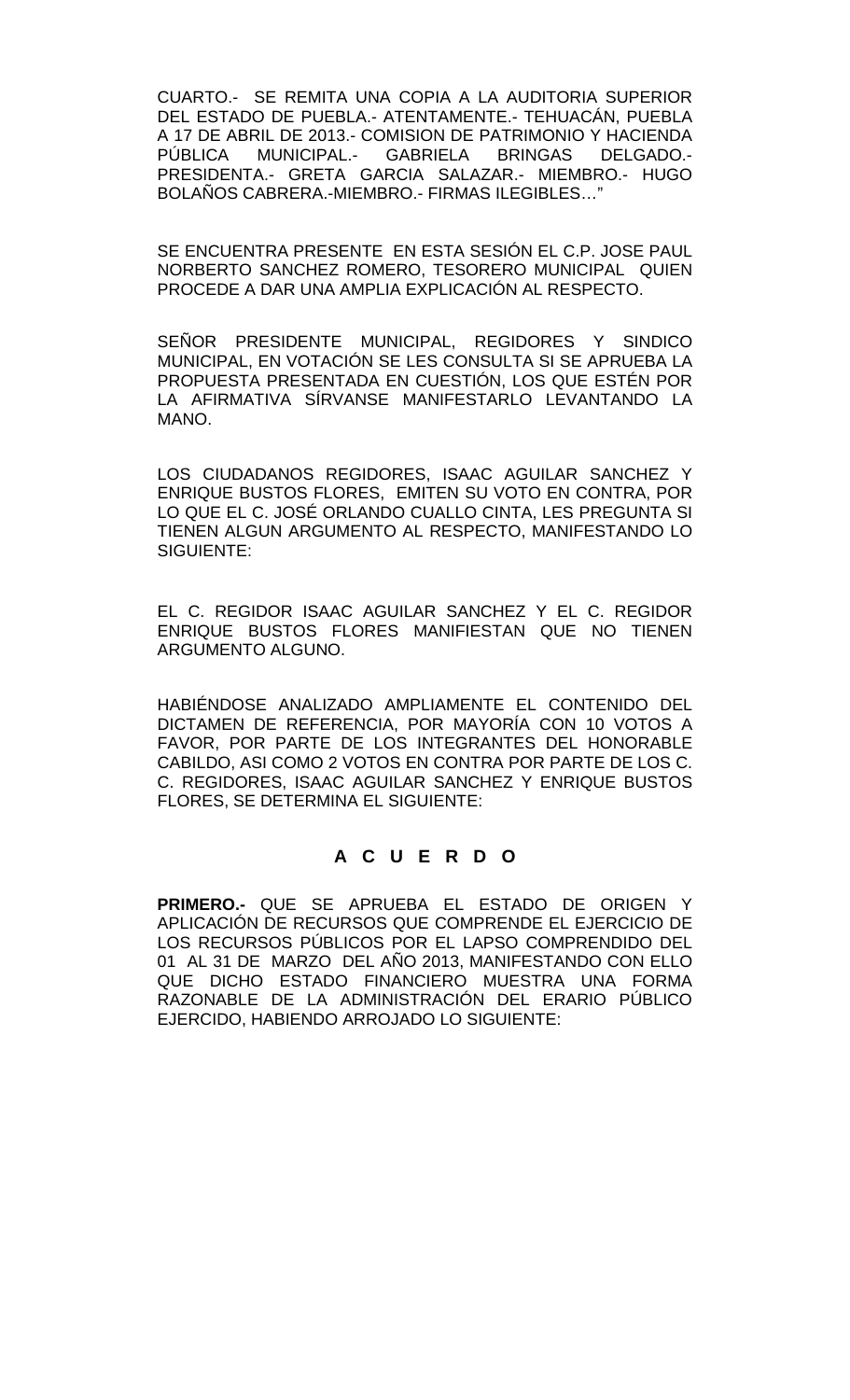|                                 |               | ESTADO DE ORIGEN Y APLICACIÓN DE RECURSOS DEL 01 AL 31 DE MARZO DE 2013 |               |
|---------------------------------|---------------|-------------------------------------------------------------------------|---------------|
| <b>ORIGEN DE RECURSOS</b>       |               | <b>APLICACIÓN DE RECURSOS</b>                                           |               |
| <b>IMPUESTOS</b>                | 5,683,571.18  | <b>SERVICIOS PERSONALES</b>                                             | 12,494,265.62 |
| <b>DERECHOS</b>                 | 2,145,418.83  | <b>MATERIALES Y SUMINISTROS</b>                                         | 2,899,758.72  |
| <b>PRODUCTOS</b>                | 345,301.50    | <b>SERVICIOS GENERALES</b>                                              | 8,162,577.62  |
| <b>APROVECHAMIENTOS</b>         | 1,200,892.97  | SUBSIDIOS, TRANSFERENCIAS Y AYUDAS                                      | 3,397,747.08  |
| <b>PARTICIPACIONES</b>          | 15,618,009.40 | BIENES MUEBLES E INMUEBLES                                              | 188,640.00    |
| <b>INGRESOS EXTRAORDINARIOS</b> | 9,021,503.55  | <b>OBRA PUBLICA</b>                                                     | 19,184,706.05 |
| FONDO PARA LA INVERSION PUBLICA | 17,865,052.61 | DEUDA PUBLICA PASIVO CIRCULANTE Y OTROS                                 | 1,682,301.86  |
| TOTAL DE ORIGEN DE RECURSOS     | 51,879,750.04 | <b>ITOTAL DE APLICACIÓN DE RECURSOS</b>                                 | 48,009,996.95 |
|                                 |               | <b>REMANENTE DEL EJERCICIO</b>                                          | 3,869,753.09  |

**SUMAS IGUALES 51,879,750.04**

**SEGUNDO.-** SE APRUEBAN CADA UNO DE LOS TRASPASOS PRESUPUESTALES, POR EL PERIODO COMPRENDIDO DEL 01 AL 31 DE MARZO DE 2013, HABIENDO ARROJADO LO SIGUIENTE:

| Número       | <b>Nombre</b>                                                             | Trasp.<br><b>Recibidos</b> | Trasp.<br><b>Otorgados</b> |
|--------------|---------------------------------------------------------------------------|----------------------------|----------------------------|
|              | 100011001106 SUELDOS AL PERSONAL DE BASE                                  | 48,436.46                  | 0.00                       |
| 100012001202 | SALARIOS AL PERSONAL EVENTUAL                                             | 64,995.00                  | 0.00                       |
| 100013001305 | PRIMAS DE VACACIONES Y DOMINICAL                                          | 10,860.94                  | 0.00                       |
| 100013001317 | LIQ. POR INDEM. Y POR SUELDOS Y SAL. CAÍ                                  | 20,934.54                  | 20,934.54                  |
| 100013001350 | <b>COMPENSACIONES EXTRAORDINARIAS</b>                                     | 233,021.00                 | 216,876.00                 |
| 100015001507 | <b>OTRAS PRESTACIONES</b>                                                 | 28,932.00                  | 27,732.00                  |
| 100015001550 | PENSIONES Y JUBILACIONES                                                  | 0.00                       | 0.00                       |
| 200021002101 | MATERIALES Y ÚTILES DE OFICINA                                            | 3,865.07                   | 3,865.07                   |
| 200021002102 | MATERIAL DE LIMPIEZA                                                      | 5,375.44                   | 5,375.44                   |
| 200021002103 | MATERIAL DIDÁC. Y DE APOYO<br><b>INFORMATIVO</b>                          | 1,020.00                   | 0.00                       |
| 200021002105 | MATERIALES Y ÚTILES DE IMPRESIÓN Y<br><b>REPRO</b>                        | 9,219.99                   | 516.35                     |
| 200021002106 | MAT. Y ÚT. PARA EL PROC. EN EQ. Y B. INF                                  | 224,578.34                 | 48,140.99                  |
| 200022002201 | ALIMENTACIÓN DE PERSONAS                                                  | 18,218.90                  | 18,218.90                  |
|              | UTENSILIOS PARA EL SERVICIO DE                                            |                            |                            |
| 200022002203 | <b>ALIMENTAC</b>                                                          | 799.05                     | 38.04                      |
| 200023002301 | <b>MATERIAS PRIMAS</b>                                                    | 62,361.60                  | 0.00                       |
| 200023002302 | REFACCIONES, ACCESORIOS Y<br>HERRAMIENTAS<br><b>MEDICINAS Y PRODUCTOS</b> | 357,824.20                 | 289,487.93                 |
| 200025002503 | FARMACÉUTICOS                                                             | 198,470.17                 | 159,969.14                 |
| 200025002504 | MATERIALES, ACC. Y SUMINISTROS<br><b>MÉDICOS</b>                          | 173,497.62                 | 173,497.62                 |
| 200026002601 | <b>COMBUSTIBLES</b>                                                       | 387,149.31                 | 213,058.57                 |
| 200026002602 | <b>LUBRICANTES Y ADITIVOS</b>                                             | 25,163.07                  | 24,400.97                  |
| 200027002701 | <b>VESTUARIO, UNIFORMES Y BLANCOS</b>                                     | 9,952.80                   | 0.00                       |
| 300031003101 | SERVICIO POSTAL                                                           | 27.16                      | 0.00                       |
| 300031003103 | SERVICIO TELEFÓNICO                                                       | 660.00                     | 660.00                     |
| 300031003104 | SERVICIO DE ENERGÍA ELÉCTRICA                                             | 3,000,000.00               | 1,919,619.82               |
| 300032003201 | ARRENDAMIENTO DE EDIFICIOS Y LOCALES                                      | 40,093.23                  | 0.00                       |
| 300032003206 | ARRENDAMIENTOS ESPECIALES                                                 | 17,879.00                  | 17,043.00                  |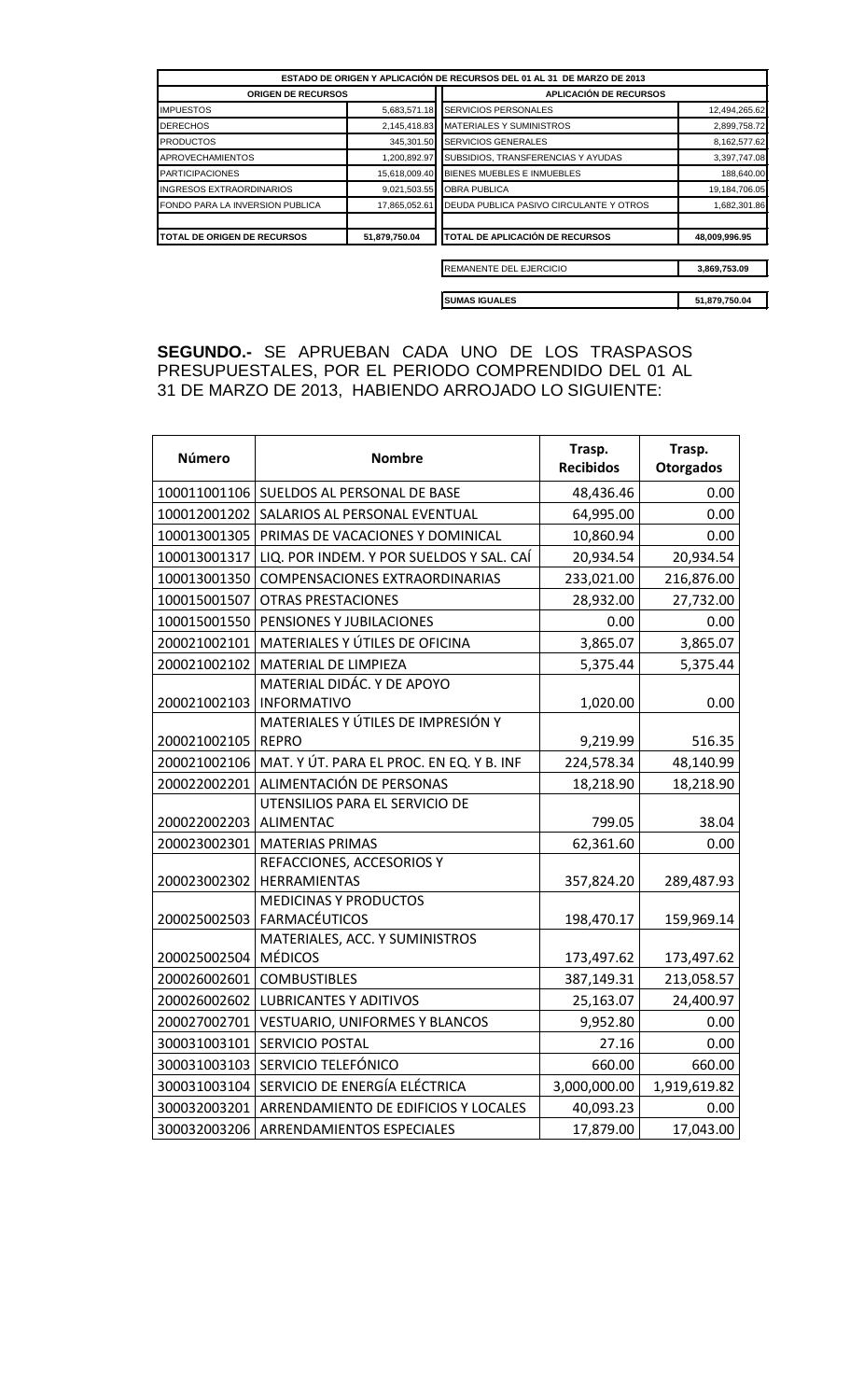| 300033003301 ASESORÍAS |                                          | 340,946.06    | 211,043.85       |
|------------------------|------------------------------------------|---------------|------------------|
| 300033003302           | SERVICIOS DE INFORMÁTICA                 | 129,372.24    | 9,646.40         |
| 300034003403           | SERVICIOS BANCARIOS Y FINANCIEROS        | 3,010.20      | 3,010.20         |
| 300034003407           | OTROS IMPUESTOS Y DERECHOS               | 536,404.52    | 413,875.34       |
| 300034003413           | SERVICIOS DE LIMPIA                      | 1,343,480.65  | 1,163,480.65     |
|                        | MANT. Y CONSERVACIÓN DE MOB. Y           |               |                  |
| 300035003501           | <b>EQUIPO</b>                            | 17,480.04     | 2,220.53         |
|                        | MANT. Y CONSERV. DE MAQUINARIA Y         |               |                  |
| 300035003503           | <b>EQUIPO</b>                            | 23,292.20     | 17,075.20        |
| 300035003507           | SERV. DE LAVAN., LIMP., HIGIENE Y FUM.   | 440.00        | 440.00           |
| 300035003510           | DE EQUIPO DE TRANSPORTE                  | 46,096.34     | 32,098.94        |
| 300036003601           | GASTOS DE PROPAGANDA E IMAGEN INST.      | 295,884.64    | 283,771.35       |
| 300036003602           | <b>IMPRESIONES OFICIALES</b>             | 165,586.15    | 15,986.15        |
| 300037003701           | PASAJES NACIONALES                       | 30,419.67     | 30,239.67        |
| 300037003702           | <b>VIÁTICOS NACIONALES</b>               | 27,700.77     | 21,724.46        |
| 300037003704           | <b>TRASLADO DE PERSONAS</b>              | 11,100.00     | 0.00             |
| 300038003802           | <b>GASTOS DE ORDEN SOCIAL</b>            | 1,929,384.60  | 1,918,860.60     |
| 400041004105           | AYUDAS CULTURALES Y SOCIALES             | 95,770.00     | 27,000.00        |
| 400041004108           | A INSTITUCIONES DE EDUCACIÓN             | 80,417.36     | 0.00             |
| 400041004151           | A LA SALUD PÚBLICA                       | 37,411.60     | 2,411.60         |
| 400041004152           | AL DIF                                   | 108,000.00    | 108,000.00       |
| 400042004201           | AYUDAS CULTURALES Y SOCIALES             | 36,535.39     | 0.00             |
| 400042004202           | A INSTITUCIONES DE EDUCACIÓN             | 24,572.40     | 0.00             |
| 400042004204           | AL DIF                                   | 1,500.00      | 0.00             |
| 400042004205           | AL CERESO                                | 884,378.49    | 884,378.49       |
| 400043004301           | A JUNTAS AUXILIARES                      | 20,152.43     | 20,152.43        |
| 400043004302           | A RANCHERÍAS                             | 2,129.40      | 2,129.40         |
| 500051005101           | <b>MOBILIARIO</b>                        | 181,680.00    | 9,500.40         |
| 600061006102           | DRENAJE Y ALCANTARILLADO                 | 686,617.22    | 686,617.22       |
| 600061006103           | ELECTRIFICACIÓN                          | 21.50         | 0.00             |
| 600061006104           | URBANIZACIÓN                             | 5,944,120.46  | 16, 141, 573. 32 |
| 600061006107           | INFRAESTRUCTURA EDUCATIVA                | 20,141,756.04 | 752,235.57       |
| 600061006126           | <b>MERCADOS</b>                          |               | 21.50            |
| 600061006137           | SEGURIDAD PÚBLICA MUNICIPAL              |               | 570,239.62       |
|                        | OBLIGACIONES FINANCIERAS DEUDA           |               |                  |
| 600061006138           | PÚBLICA                                  |               | 8,621,827.99     |
| 900099009902           | ADEUDOS DE EJ. FISCALES ANTERIORES       | 0.00          | 4,682,301.86     |
| 900099009903           | DEV. DE ING. PERC. INDEB. EN EJ. FIS. AN | 1,698,381.72  | 16,079.86        |
|                        | <b>TOTAL:</b>                            | 39,787,376.98 | 39,787,376.98    |

**TERCERO.-** SE APRUEBA EL PRIMER INFORME DE AVANCE DE GESTIÓN FINANCIERA DEL EJERCICIO 2013, POR EL PERIODO COMPRENDIDO DEL 01 DE ENERO AL 31 DE MARZO DEL AÑO QUE TRANSCURRE, HABIENDO ARROJADO LO SIGUIENTE:

| <b>CUENTA</b> | <b>ACUMULADO TRIMESTRAL</b> |                                         | %                                      |
|---------------|-----------------------------|-----------------------------------------|----------------------------------------|
| <b>NOMBRE</b> | <b>REAL</b>                 | <b>PRESUPUESTO</b><br><b>PROGRAMADO</b> | <b>EFICIENCIA</b><br><b>TRIMESTRAL</b> |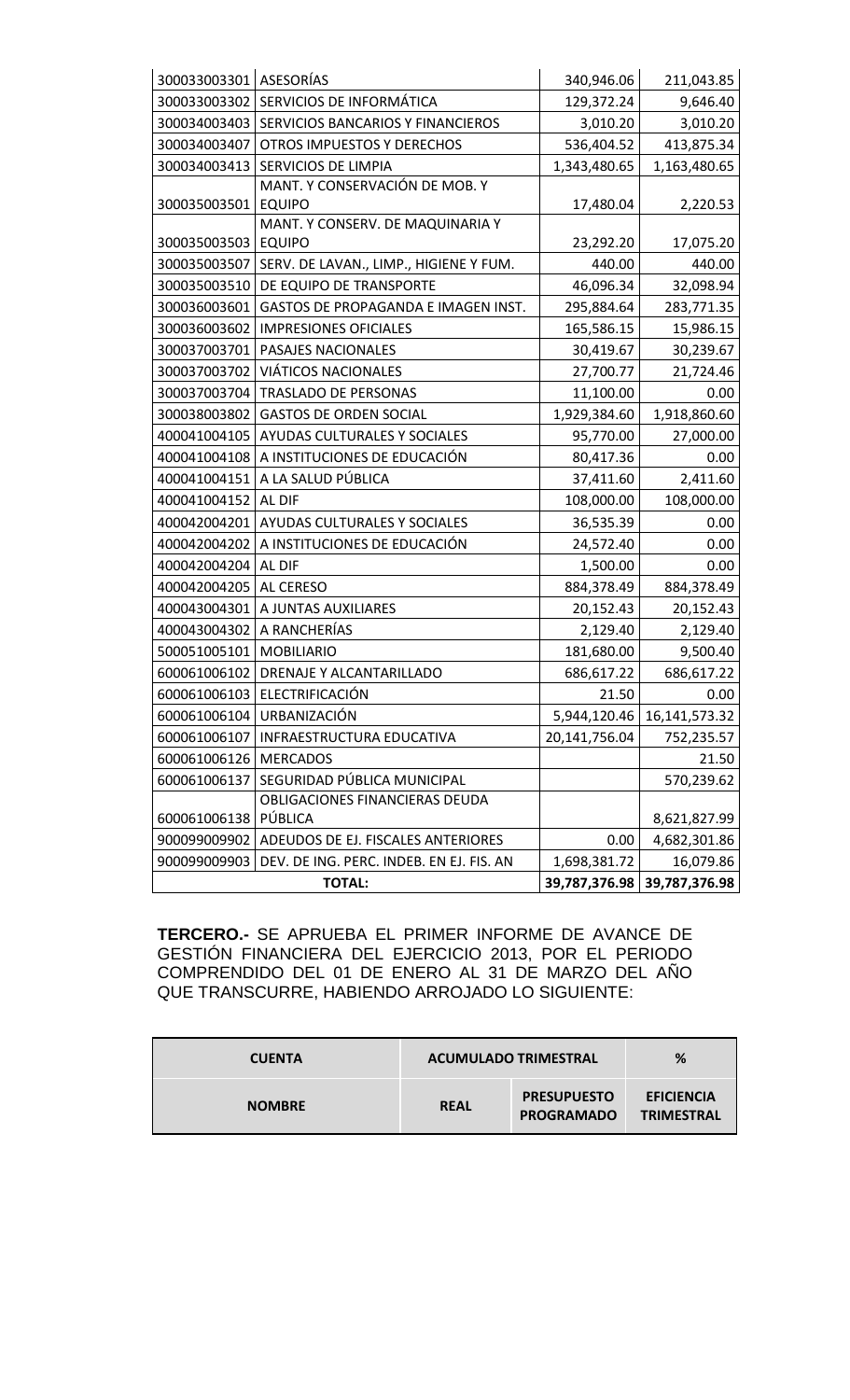| <b>IMPUESTOS</b>                | 21,630,569.07  | 8,289,693.45   | 260.93 |
|---------------------------------|----------------|----------------|--------|
| <b>DERECHOS</b>                 | 8,332,384.56   | 11,276,057.05  | 73.89  |
| <b>PRODUCTOS</b>                | 1,390,241.00   | 1,702,153.74   | 81.68  |
| APROVECHAMIENTOS                | 3,747,843.84   | 3,428,383.47   | 109.32 |
| <b>PARTICIPACIONES</b>          | 39,458,755.33  | 41,696,150.87  | 94.63  |
| <b>INGRESOS EXTRAORDINARIOS</b> | 18,456,065.05  | 18,999,625.54  | 97.14  |
| FONDO PARA LA INVERSION PUBLICA | 38,976,924.71  | 56,487,222.90  | 69.00  |
|                                 |                |                |        |
| <b>TOTAL</b>                    | 131,992,783.56 | 141,879,287.02 | 93.03  |

| TOTAL                             | 98,172,920.99 | 141,879,287.02 | 69.19  |
|-----------------------------------|---------------|----------------|--------|
|                                   |               |                |        |
| <b>OTROS</b>                      | 1,939,252.04  | 2,096,789.37   | 92.49  |
| DEUDA PUB. PASIVO CIRCULANTE Y    |               |                |        |
| <b>INVERSION PUBLICA</b>          | 25,786,441.93 | 54,403,736.99  | 47.40  |
| <b>BIENES MUEBLES E INMUEBLES</b> | 2,224,430.00  | 1,622,301.98   | 137.12 |
| <b>AYUDAS</b>                     | 8,777,864.99  | 11,837,678.87  | 74.15  |
| SUBSIDIOS, TRANSFERENCIAS Y       |               |                |        |
| <b>SERVICIOS GENERALES</b>        | 18,041,529.49 | 23,878,675.23  | 75.55  |
| <b>MATERIALES Y SUMINISTROS</b>   | 4,740,165.26  | 8,836,754.94   | 53.64  |
| <b>SERVICIOS PERSONALES</b>       | 36,663,237.28 | 39,203,349.65  | 93.52  |

| <b>SECTOR SALUD</b>                               | \$2,952,963.83  | \$4,389,018.98   | 67.28  |
|---------------------------------------------------|-----------------|------------------|--------|
| <b>DESARROLLO URBANO</b>                          | \$733,019.39    | \$947,502.64     | 77.36  |
| <b>SERVICIOS MUNICIPALES</b>                      | \$6,476,316.67  | \$12,650,840.72  | 51.19  |
| <b>ECOLOGIA</b>                                   | \$718,649.38    | \$715,135.30     | 100.49 |
| <b>EDUCACION</b>                                  | \$8,427,073.34  | \$7,274,924.96   | 115.84 |
| <b>SEGURIDAD PUBLICA</b>                          | \$25,006,595.81 | \$24,866,088.10  | 100.57 |
| <b>FORTALECIMEINTO A LA</b><br><b>HACIENDA P.</b> | \$3,427,613.17  | \$6,207,435.86   | 55.22  |
| <b>TRANSFERENCIAS ANUALES</b>                     | \$4,081,472.05  | \$5,127,050.92   | 79.61  |
| <b>OBRA PUBLICA</b>                               | \$30,666,258.39 | \$57,859,045.82  | 53.00  |
| <b>GESTION MUNICIPAL</b>                          | \$12,856,546.70 | \$18,590,130.58  | 69.16  |
| DESARROLLO ECONOMICO                              | \$2,826,412.26  | \$3,252,113.15   | %86.91 |
|                                                   |                 |                  |        |
| <b>TOTAL</b>                                      | \$98,172,920.99 | \$141,879,287.02 | %69.19 |

**CUARTO.-** SE REMITA UNA COPIA A LA AUDITORIA SUPERIOR DEL ESTADO DE PUEBLA.

LO ANTERIOR CON FUNDAMENTO EN LOS DISPOSITIVOS LEGALES INVOCADOS EN EL DICTAMEN DE REFERENCIA.

NO HABIÉNDO ASUNTO QUE TRATAR SE DA POR TERMINADA LA PRESENTE SESIÓN DE CABILDO, SIENDO LAS DIEZ HORAS CON CINCUENTA Y CINCO MINUTOS DEL DÍA DIECIOCHO DE ABRIL DEL AÑO DOS MIL TRECE, PROCEDIENDOSE A LEVANTAR LA PRESENTE ACTA QUE FIRMAN LOS QUE EN ELLA INTERVINIERON.- DOY FE.----------------------------------------------------------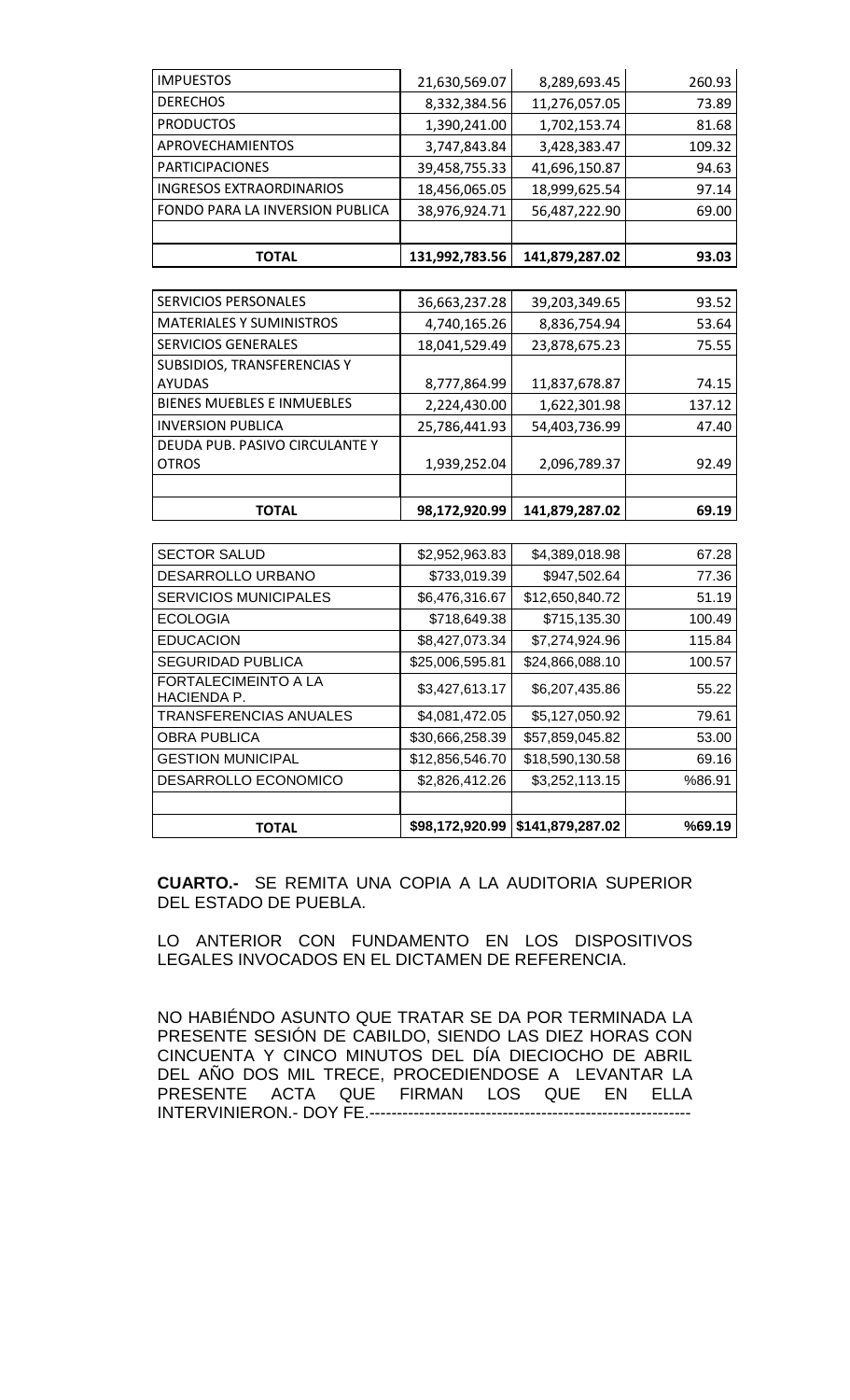# **SECRETARIO DEL H. AYUNTAMIENTO**

**C. JOSÉ ORLANDO CUALLO CINTA.**

| <b>C. ELISEO LEZAMA PRIETO</b>                                          | <u> 1989 - Johann Barbara, martin amerikan basar dan basa dan basa dalam basa dalam basa dalam basa dalam basa da</u>                                                                                                                |  |
|-------------------------------------------------------------------------|--------------------------------------------------------------------------------------------------------------------------------------------------------------------------------------------------------------------------------------|--|
| <b>C. HUGO RUBEN BOLAÑOS CABRERA</b>                                    |                                                                                                                                                                                                                                      |  |
| <b>C. GABRIELA BRINGAS DELGADO</b><br><b>C. CARLOS ARENAS GUTIERREZ</b> | <b>AUSENTE</b>                                                                                                                                                                                                                       |  |
| <b>C. GRETA GARCIA SALAZAR</b>                                          | <u> 1980 - Johann John Harry Harry Harry Harry Harry Harry Harry Harry Harry Harry Harry Harry Harry Harry Harry Harry Harry Harry Harry Harry Harry Harry Harry Harry Harry Harry Harry Harry Harry Harry Harry Harry Harry Har</u> |  |
| <b>C. CLOTILDE EFREN JUVENCIO PASTRANA</b>                              | <u> 1980 - Johann John Stone, markin san</u>                                                                                                                                                                                         |  |
| <b>C. MANUEL MARCELINO JIMENEZ LOPEZ</b>                                | <u> 1989 - Johann John Stone, mars eta biztanleria (h. 1989).</u>                                                                                                                                                                    |  |
| <b>C. LAURA DEL ROSARIO WUOTTO DIAZ CEBALLOS</b>                        |                                                                                                                                                                                                                                      |  |
|                                                                         |                                                                                                                                                                                                                                      |  |
| <b>C. ARNULFO HERNANDEZ JUAREZ</b>                                      |                                                                                                                                                                                                                                      |  |
| <b>C. ALMA ROSA GARCIA VEGA</b>                                         |                                                                                                                                                                                                                                      |  |
| <b>C. ISAAC AGUILAR SANCHEZ</b>                                         |                                                                                                                                                                                                                                      |  |
| <b>C. CARLOS CADENA CORONA</b>                                          | <b>AUSENTE</b>                                                                                                                                                                                                                       |  |